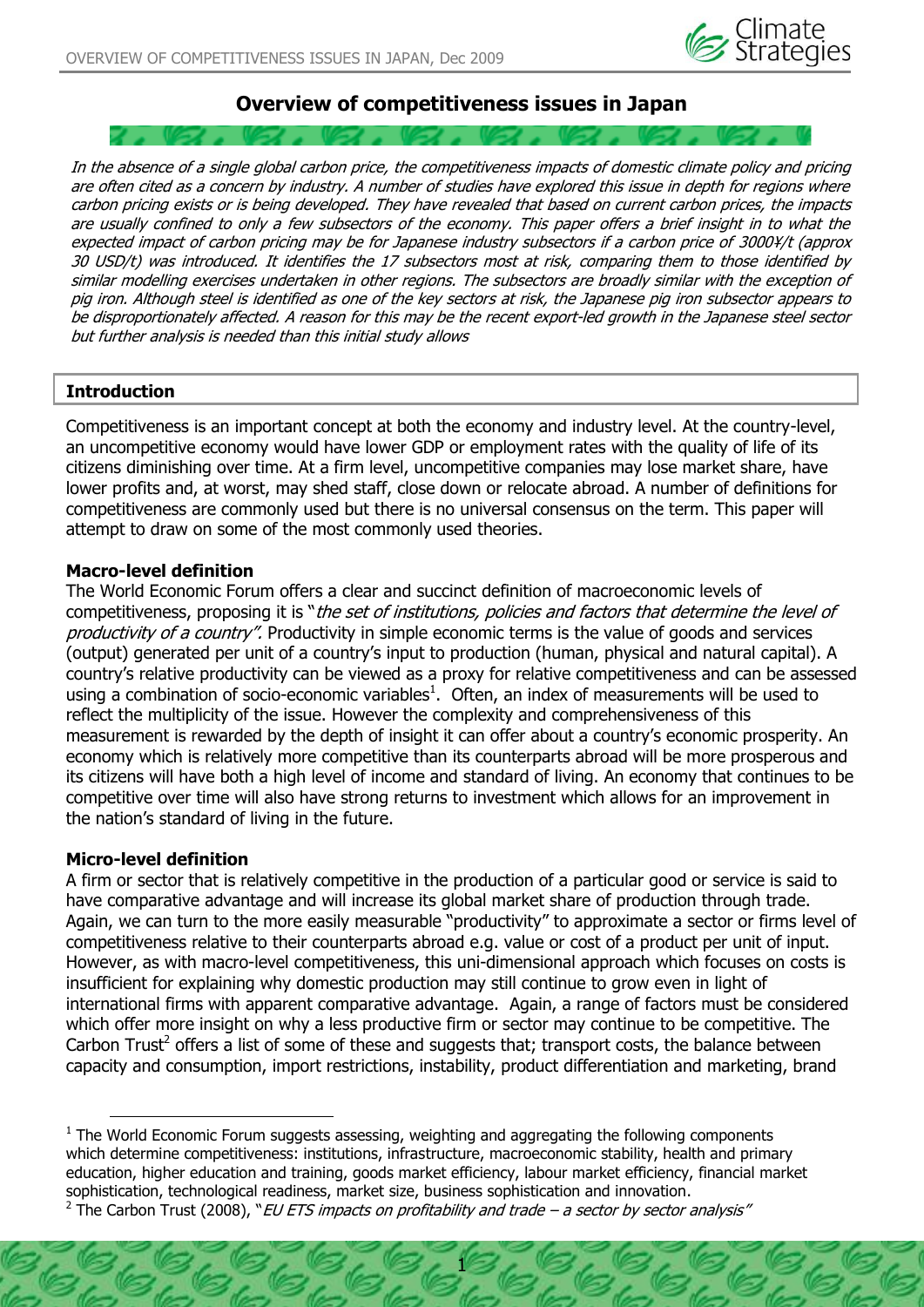

reputation and service differentiation may also affect how competitive a firm or domestic sector is in the international market.

This introduction to competitiveness is crucial for understanding the complexity of its drivers and their interactions. Climate policy is only one of a number of these factors that may affect the competitiveness of a country's economy or domestic sectors. International trade theory suggests that those domestic sectors which are CO2 intensive and trade exposed will be at a competitive disadvantage if their competitors abroad do not face similar carbon pricing<sup>3</sup>. In addition to industry fears, in a world of unequal carbon prices, there is the environmental threat of so-called carbon leakage. This is the situation where there are either increased imports from, or relocation of industry to countries that don't face such stringent carbon prices. Emissions in these countries would increase with production, negating any impact of reduced emissions derived from domestic climate policy; rendering it ineffective from a global environmental viewpoint.

Several studies have been undertaken to examine this issue where carbon pricing already exists, predominantly in the EU, and evidence to date has suggested that realistic current and future carbon prices would only pose a threat to competitiveness for a few subsectors of the economy for those countries with or anticipating carbon pricing. This is because cost differentials due to labour and other input costs such as raw materials will frequently outweigh any international differences in the cost of carbon.

This short paper hopes to build on the body of existing literature by exploring in more depth the nature of the competitiveness impacts posed by the introduction of a carbon price of  $30004/tCO<sub>2</sub>$  in Japan.

### **Country Specific background**

In the immediate post-war period until the mid 1980s, Japan experienced strong positive economic growth. This slowed in the 1990s largely due to the effects of inefficient investment and an asset price bubble in the late 1980s. The economy entered a recession in 2007, dipping to a low GDP growth rate of -0.7% in 2008<sup>4</sup>, and saw a return to 0% interest rates in an effort to stimulate consumers spending in the country. The global economic downturn has reduced demand for Japanese exports and business investment and thus exacerbated the recession. According to the World Trade Association, its main exports in 2007 were: motor vehicles, machinery, electrical machinery, optical and medical instruments, iron and steel, plastic, organic chemicals, ships and boats and iron and steel products. Their largest expenditure on imports in 2007 was on fossil fuels. In 2006, Japan generated around 40% of its electricity from crude oil, 21% from coal and peat, 15% from gas and 15% from nuclear. It is the third largest generator of nuclear powered electricity (behind France and the USA) and has indicated a long term commitment to nuclear energy as part of its energy mix. Renewables accounted for approximately 3% of the total electricity generated and its renewable technologies and practices, particularly solar photovoltaics, are some of the most advanced in the world.

## **Key Findings**

 $\overline{a}$ 

The key findings from this study were derived from a piece of analysis by Asuka, J. (2009). Using a methodology introduced by Hourcade et. al (2008)<sup>5</sup>, the research identifies Japanese subsectors<sup>6</sup> which are most carbon intensive and industrially competitive, and may require policy protection.

 $4$  World bank, country statistics  $-$  Japan

 $3$  A number of studies have been undertaken which explore the prevalence of this hypothesis amongst firms in the EU covered by the EU ETS, who face a fluctuating carbon price. Please see Climate Strategies (2008), Hourcade et al. for a literature review of some of the key studies undertaken to date.

<sup>&</sup>lt;sup>5</sup> Please see Climate Strategies (2008), Hourcade et al. for a technical explanation of why this methodology was used.

<sup>6</sup> Classified at the 4-digit SIC code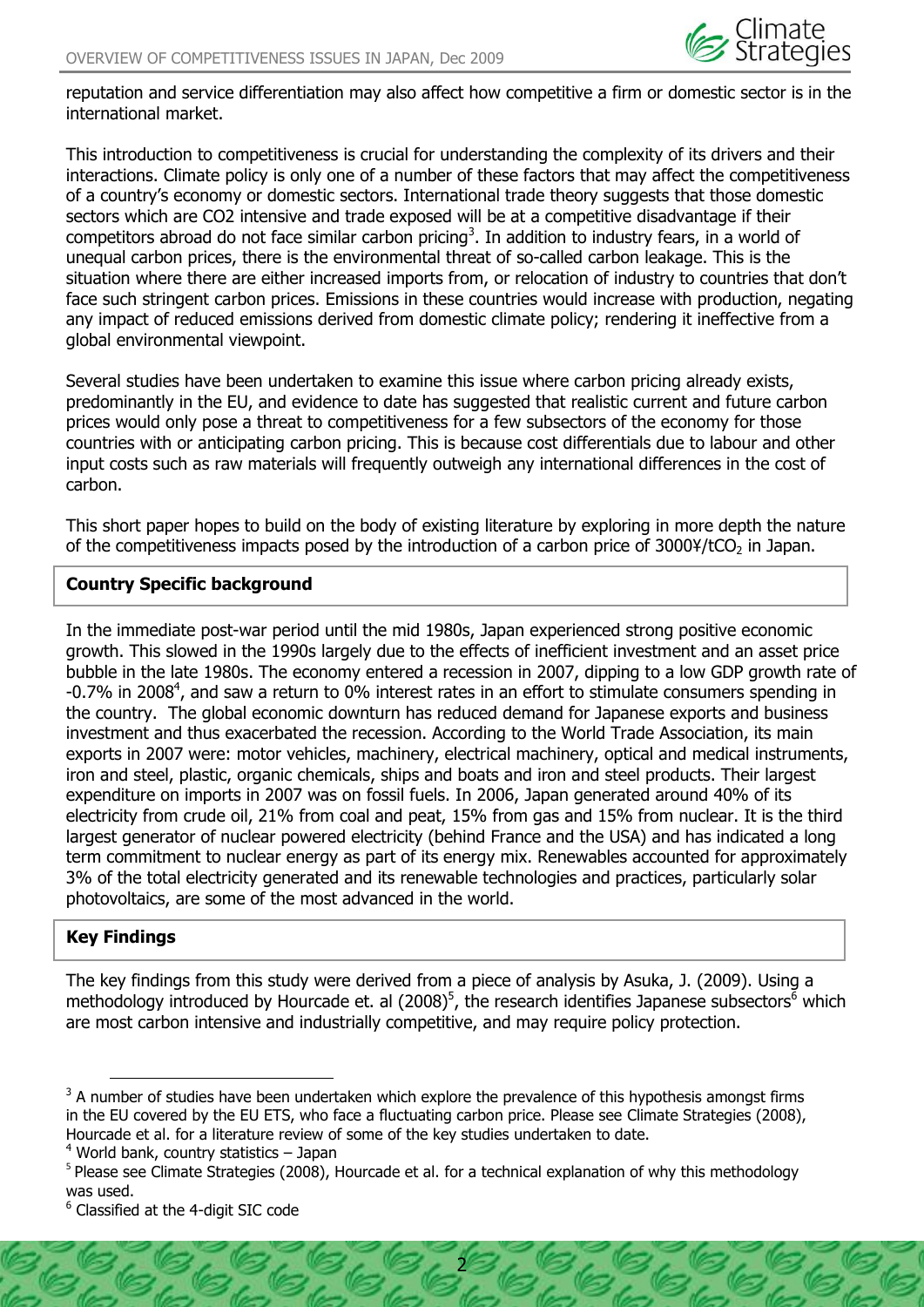



Chart  $1$  – Japanese subsectors most cost-sensitive to direct and indirect  $CO<sub>2</sub>$  pricing Source: Asuka, J et al (2009), *ETS and International Competitiveness Issue*, a paper prepared for the SEEPs Annual Meeting, Japan, Oct 2009

The vertical axis shows the cost increase brought about for Japanese industry if they pay the full cost of CO<sub>2</sub> emissions, at 3000¥/t (i.e. there is no free allocation of permits), as a percentage of the subsector's current level of value added. The horizontal access indicates the percentage that each industrial subsector contributes to Japanese GDP. The area of each column is proportional to the  $CO<sub>2</sub>$  emission from each subsector. The blue bars show the cost of carbon that will be paid through higher electricity prices and the grey bars show the carbon cost from generating emissions from direct fossil fuel consumption and manufacturing processes.

The red dotted line is set at a level of 5% Maximum Value at Stake. All the subsectors that fall above it are identified as those that are the most carbon intensive and therefore potentially at risk of impacts on competitiveness, if there is no free allocation of emissions permits<sup>7</sup>.

This analysis has been replicated for a number of regions, inlcuding Germany, the USA and the UK, allowing for a comparison and identification of sectors commonly at risk. The Carbon Trust proposes 6 of these for the UK (iron & steel, aluminium, nitrogen fertilisers, cement and lime, basic inorganic chemicals, pulp and paper) which are commonly of concern ("significantly" or "plausibly"). These sectors generally make up less than 1% of all of the regional studies' GDP<sup>8</sup>.

Like in Germany, UK and US, potential competitiveness impacts are concentrated on specific subsectors as shown in chart 1. With a notable absence of Aluminium, the sectors at risk are similar to other country studies - these include petro chemical products, cement, basic steel.

 $\overline{a}$ 

 $7$  This threshold was determined by the European Commission

<sup>&</sup>lt;sup>8</sup> Climate Strategies (2009), Grubb. M & Sato.M *Ten (plus one) insights from the EU Emissions Trading Scheme –* with reference to emerging systems in Asia, Cambridge, UK (www.climatestrategies.org)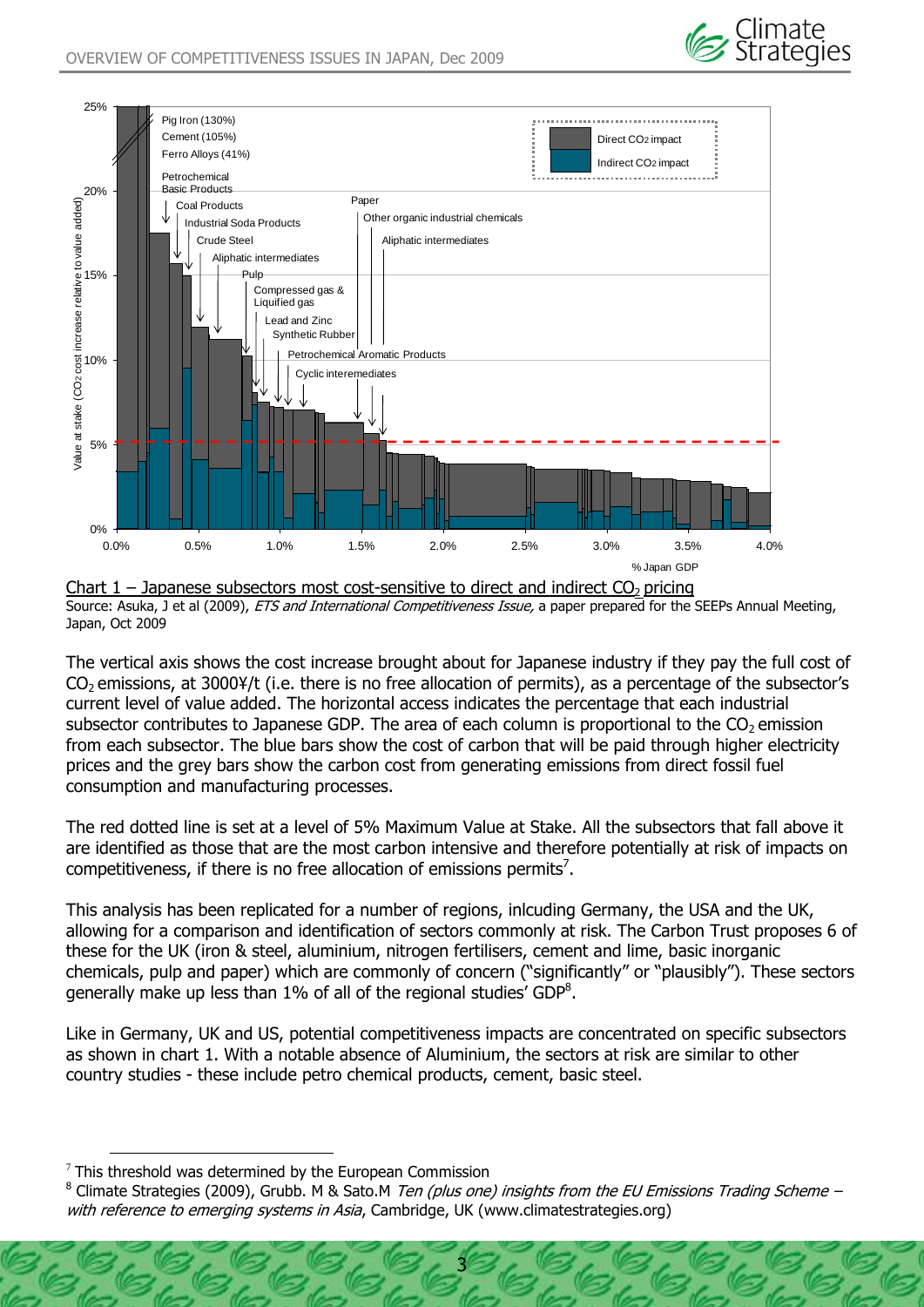

Here, given the finer resolution of sector definition, it is possible to see that most of the risk in basic steel making is focused on the pig iron production. Crude steel is lower at 12%. Asuka et al (2009) estimates that for a 3000¥/t CO<sub>2</sub> it can be expected that the price of flat steel will increase by 1.25% as carbon pricing affects various stages of the production process. The study further assesses that if 100% of this price increase was passed on to consumers, there would be an approximate 3% fall in demand for domestic products and a 1% fall in international competitiveness. Compared to trade patterns in the past 10 years the impact is likely to be minimal.

The pig iron subsector in Japan, an intermediate product produced in a blast furnace for steel production, has very high carbon costs relative to subsectors abroad. This suggests high sensitivity to carbon costs and also lower economic value added per unit of energy (and associated carbon emissions). The analysis does not show linkages between upstream and downstream activities and it is possible that the impact of carbon pricing on Japanese steel may actually affect a larger percentage of total GDP, for example in construction and automobile production, than is suggested by the chart above. This may be an area for further research, along with the identification of a portfolio of possible remedial climate policy options to equalise carbon costs amongst trading partners.

The Japanese subsector definitions differ slightly from equivalent studies undertaken in the US, Germany and UK. This makes comparisons more difficult as one is not always able to compare like-with-like. In the case of steel, the Japanese sector classification disaggregates the production processes whilst the other studies refer to the subsector simply as "Iron and Steel". Similarly, the Japanese study explores in more depth the exact inorganic and organic chemicals and their stage of production that may be most at risk; it identifies industrial soda products, aliphatic intermediates and cyclic intermediates. Similarly, in Chart 1, there is a distinction made between petrochemical basic products and petrochemical aromatic products whilst in other studies this sector is simply defined as "refined petroleum". This point also holds for the production of pulp and paper. Because of these differences, it is very difficult to make any comprehensive subsector comparisons beyond those which have been asserted here. Further research would be required to understand the exact nature of these subsector inputs to Japanese manufacturing. It would be preferable if other countries also adopted this higher resolution of sector definitions as it makes it easy to assess in more detail which subsectors are more at risk.

### **Conclusions**

This preliminary analysis shows that

a) The Japanese subsectors at risk of competitiveness concerns are largely similar to those identified by similar studies undertaken for the UK, Germany and the USA.

b)The exception to this is Aluminium which is comparatively less at risk in Japan.

c) Differences in subsector definitions in Japan can allow for additional insight into what stages in the production chain will be most at risk.

d) The pig iron subsector, an input in to the steel making process, appears to be more at risk in Japan.

e) However, analysis suggests that the impact of carbon price on flat steel (the final product) on industry competitiveness will be minimal relative to other trade influences over the past decade (see Asuka et al (2009)).

4

Further work is needed to ascertain the exact nature of these subsector inputs to Japanese manufacturing.